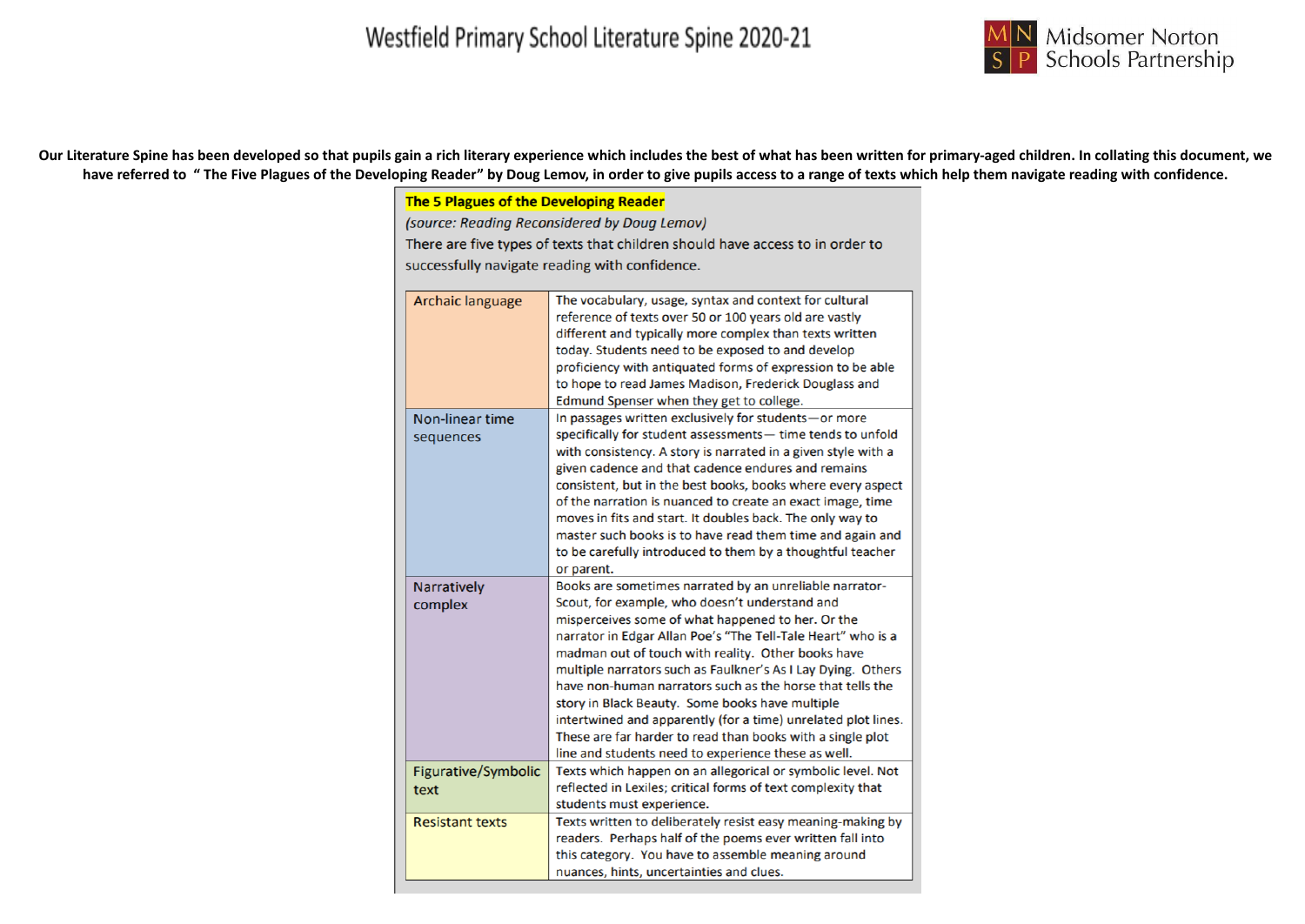

| <b>Nursery</b>            | Term 1                                        | Term <sub>2</sub>                                      | Term 3                                                                    | Term 4                                     | Term 5                                                |                    |                                                         | Term 6                                  |
|---------------------------|-----------------------------------------------|--------------------------------------------------------|---------------------------------------------------------------------------|--------------------------------------------|-------------------------------------------------------|--------------------|---------------------------------------------------------|-----------------------------------------|
| <b>Preschool</b>          |                                               |                                                        |                                                                           |                                            |                                                       |                    |                                                         |                                         |
| 2yrs<br><b>Core books</b> |                                               |                                                        |                                                                           |                                            |                                                       |                    |                                                         |                                         |
| to refer to in            |                                               |                                                        | Children learn to retell these stories with actions and repeating phrases |                                            |                                                       |                    |                                                         |                                         |
| <b>English</b>            | Little Red Hen                                | Nativity story                                         | Goldilocks & the                                                          | Chicken Licken                             | Three Little Pigs                                     |                    |                                                         | Gingerbreadman                          |
| lessons &                 | Magic porridge Pot                            | Dear Zoo                                               | three bears                                                               | <b>Enormous Turnip</b>                     | Going on a bear hunt                                  |                    |                                                         | <b>Toddle Waddle</b>                    |
| <b>Talk for</b>           |                                               | Dear Santa                                             | Shark in the dark                                                         |                                            |                                                       |                    |                                                         |                                         |
| writing                   |                                               |                                                        |                                                                           |                                            |                                                       |                    |                                                         |                                         |
|                           | Book to be read Goat goes to playgroup        | After the storm                                        | Threadbear                                                                | Mr Wolf's pancakes                         | So Much                                               |                    |                                                         | Pete, rocking in his school shoes       |
|                           | to class by CT/TA The Gigantic Turnip         | Can't you sleep little bear?                           | <b>One Snowy Night</b>                                                    | <b>Hungry Hen</b>                          | Dogger                                                |                    | <b>Biscuit bear</b>                                     |                                         |
|                           | Farmer Duck<br>A is for Acorn                 | Peace at Last<br>Night Monkey, Day Monkey              | Fern's first Winter<br>Snug as a bug                                      | Egg<br>Pig's Egg                           | Kids<br><b>Six Dinner Sid</b>                         |                    | Goat goes to playgroup<br><b>Smile Baby Smile</b>       |                                         |
| Book to read to           |                                               | <b>Francis Firefly</b>                                 | Jack Frost                                                                | Hoppity-Skip Little Chick                  | Rosie' walk                                           |                    |                                                         |                                         |
| class to support          | The Very Hungry Caterpillar                   | <b>Owl Babies</b>                                      | Immi                                                                      | <b>Every Bunny Dance</b>                   | The train Ride                                        |                    |                                                         |                                         |
| СL                        | <b>Greedy Goat</b>                            | Cock-a-moo-moo                                         | A Flower in the Snow                                                      | Rabbit's Spring adventure                  | Gruffalo                                              |                    |                                                         |                                         |
|                           | Pass the Jam Jim                              | Noisy way to bed                                       | <b>Snow Bears</b>                                                         | Jasper's Beanstalk                         |                                                       |                    |                                                         |                                         |
|                           |                                               | <b>Come on Daisy</b>                                   | When Darkness slipped in                                                  | <b>Lucy Ladybird</b>                       |                                                       |                    |                                                         |                                         |
|                           |                                               | Shark in the Park<br>Mog's Christmas                   | How to Catch a Star<br>Wow said the Owl                                   | <b>Titch</b><br>Ten seeds                  |                                                       |                    |                                                         |                                         |
|                           |                                               |                                                        | <b>Whatever Next!</b>                                                     | <b>Peely Wally</b>                         |                                                       |                    |                                                         |                                         |
|                           |                                               |                                                        | Planting a rainbow                                                        |                                            |                                                       |                    |                                                         |                                         |
| <b>Books to</b>           | <b>Shoe Baby</b>                              | Ouch!                                                  | Mole and Baby Bird                                                        | Ernest                                     | Along came a different                                |                    | On the Way Home                                         |                                         |
| support other             | Nursery rhyme books ~ each                    | Don't Worry Wiliam                                     | The seasons information                                                   | <b>Actual Size</b>                         | <b>Shapes</b>                                         |                    |                                                         |                                         |
| areas of                  | Peach Pear Plum                               | Who's afraid of the dark<br>In the Middle of the Night | books<br><b>Coming Home</b>                                               | But excuse me that is my<br>book.          | Where the wild things are.                            |                    | Pig in the pond                                         | If you're happy and you know it         |
| Development               |                                               | Squirrel's Busy day                                    | Busy day for birds                                                        | Open very carefully                        | You choose                                            |                    | Doing the animal bop                                    |                                         |
| matters                   |                                               | Squirrel's Autumn Search                               | 10 black dots                                                             | Egg to Chick information                   |                                                       |                    |                                                         |                                         |
|                           |                                               |                                                        |                                                                           | books                                      |                                                       |                    | Child initiated Common themes & related texts           |                                         |
|                           |                                               | Wash your hands                                        | Something beginning with                                                  |                                            | Vehicles:                                             |                    | Pirates/the sea:                                        | Dinosaurs:                              |
|                           |                                               | Slowly, Slowly, Slowly said<br>the Sloth               | blue                                                                      | The very Lazy Ladybird                     | Naughty Bus                                           | Hooray for Fish    |                                                         | This dinosaur is so big                 |
|                           |                                               | That's not my                                          | Pants<br>Who's in the Loo?                                                | The teeny weeny tadpole                    | Don't chat to the Bus<br>Driver                       |                    | The night pirates<br>10 Little Pirates                  | Harry and his<br>Bucketful of Dinosaurs |
|                           |                                               |                                                        |                                                                           |                                            | Emergency                                             | Tim, Ted & the     |                                                         | Dinosaurs after dark                    |
|                           |                                               |                                                        |                                                                           |                                            | Dig, Dig, Digging                                     |                    | Pirates Yo-ho-ho, A                                     |                                         |
|                           |                                               |                                                        |                                                                           |                                            |                                                       | pirating we'll go. |                                                         |                                         |
| Literacy Shed             | https://www.literacyshed.com/bubl<br>les.html | https://www.literacyshed.com/                          | https://www.literacyshed.com/<br>ominghome.html                           | https://www.literacyshed                   | https://www.literacyshed.com/<br>the-images-shed.html |                    | https://www.literacyshed.c<br>om/the-thinking-shed.html |                                         |
|                           |                                               | nog.html<br><b>Owl Babies</b>                          | https://www.literacyshed.com/                                             | .com/caterpillar-shoes.ht                  |                                                       |                    | ~ Nemo first day at school                              |                                         |
|                           |                                               | That's not my                                          | whistleless.html                                                          | m <sub>l</sub><br>https://www.literacyshed | https://www.literacyshed.com/                         |                    |                                                         |                                         |
|                           |                                               |                                                        | Who's in the Loo                                                          | .com/happy-duckling.html                   | takingflight.html<br>The train ride                   |                    |                                                         |                                         |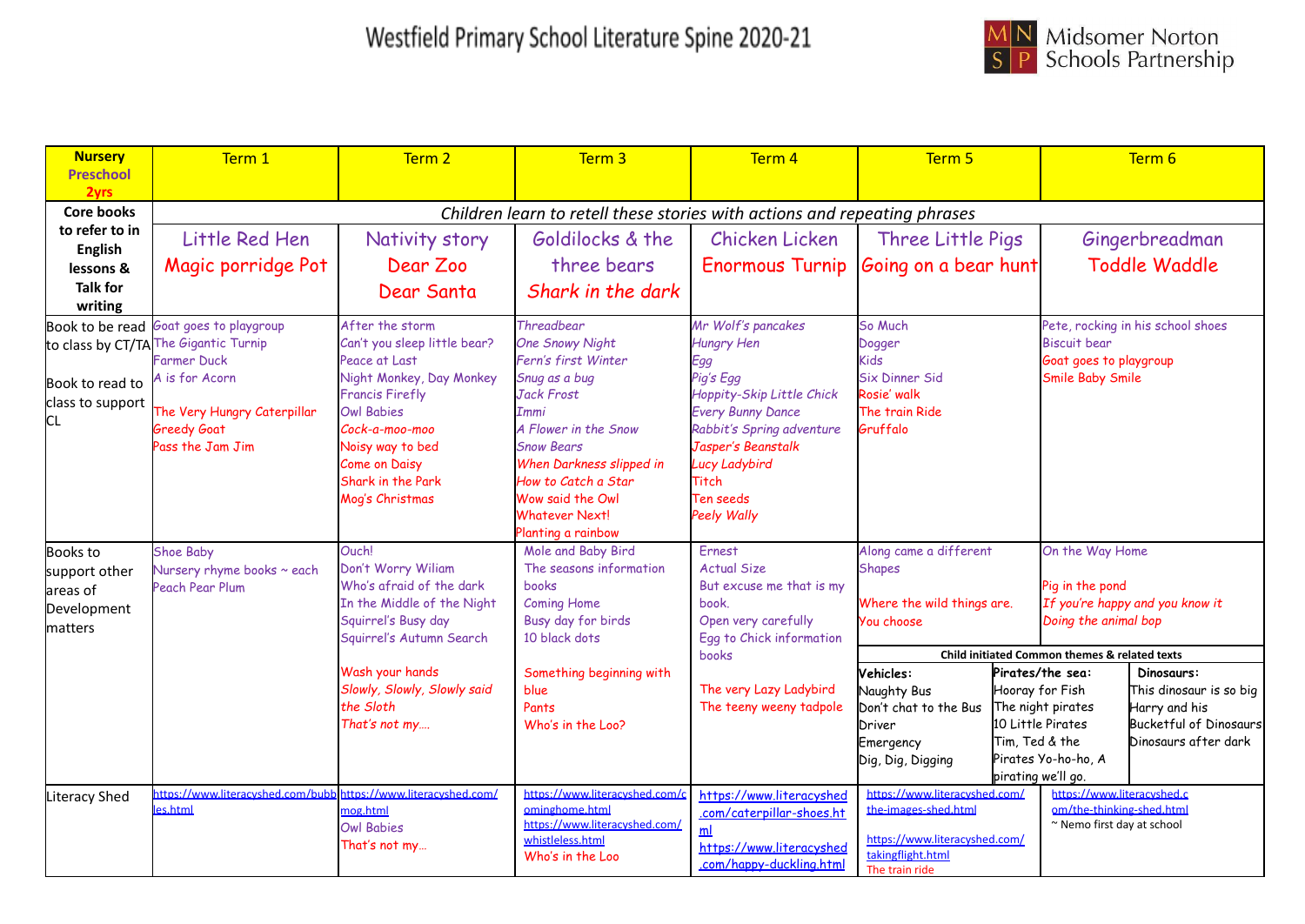

| Reception                                                                                        | Term 1                                                                                                                                                                                                                                             | Term 2                                                                                                                                                 | Term <sub>3</sub>                                                                                                                                                        | Term 4                                                                                                 | Term 5                                                                                                         | Term 6                                                                                                                  |
|--------------------------------------------------------------------------------------------------|----------------------------------------------------------------------------------------------------------------------------------------------------------------------------------------------------------------------------------------------------|--------------------------------------------------------------------------------------------------------------------------------------------------------|--------------------------------------------------------------------------------------------------------------------------------------------------------------------------|--------------------------------------------------------------------------------------------------------|----------------------------------------------------------------------------------------------------------------|-------------------------------------------------------------------------------------------------------------------------|
|                                                                                                  |                                                                                                                                                                                                                                                    |                                                                                                                                                        | Children learn to retell these stories with actions and repeating phrases                                                                                                |                                                                                                        |                                                                                                                |                                                                                                                         |
| <b>Core books</b><br>to refer to in<br><b>English</b><br>lessons &<br><b>Talk for</b><br>writing | The Little Red Hen                                                                                                                                                                                                                                 | The Three Billy<br>Goats Gruff<br>Rama and Sita<br>(Diwali)                                                                                            | <b>Innovate</b><br>The Little Red Hen<br>The Great Race<br>(Chinese New Year)                                                                                            | <b>Monkey See Monkey</b><br>Do<br><b>Stick man</b>                                                     | <b>Innovate</b><br>Monkey See Monkey Do<br>Handa's Surprise                                                    | <b>Fantastic Futures</b><br>Sam and Sally story                                                                         |
| Books to be read<br>to class by CT/TA<br>Book to read to<br>class to support<br>СL               | The Smartest Giant in<br>Town<br>Gruffalo<br><b>Traditional Tales</b><br>Jack and the Beanstalk<br>The Three Little Pigs<br>Little Red Riding Hood<br>Chicken Licken<br>Rhyming stories<br>This little Poem<br>Farmyard Hullabaloo<br>Autumn poems | The Christmas Story<br>The Snowman<br>Room on the Broom<br>Oi Frog series of books<br>(rhyme)<br>Rhyming stories<br>This little Poem<br>Firework poems | <b>Biscuit Bear</b><br>The Tiger Who came to<br>tea<br>Billy's Beetle<br>Six Dinner Sid<br>Aaaargh Spider<br>Rhyming stories<br>Mad about Minibeasts<br>This little Poem | Handa's Surprise<br>Rhyming stories<br>This little Poem<br>Rumble in the Jungle<br>Easter/spring poems | Billy's Beetle<br>Stanley's Stick<br>Stickman<br>Rhyming stories<br>Commotion in the Ocean<br>This little Poem | Zog<br>Zog and the flying doctors<br>Rhyming stories<br>This little Poem<br>Poems for the Very Young<br>Michael Rosen   |
| <b>Books</b> to<br>support other<br>areas of<br>Development<br>matters                           | Owl Babies PSHE<br>Rosies Walk<br><b>SSM</b>                                                                                                                                                                                                       | Kipper's Birthday<br><b>PSHE</b><br>Rama and Sita<br>(Diwali)<br>Room on the 4 Broom<br><b>CLL</b>                                                     | Ruby's Worries<br><b>PSHE</b><br>The Great Race (Chinese<br>New Year)                                                                                                    | Mr Gumpy's outing<br><b>UTW</b><br>The Invisible String<br><b>PSHE</b>                                 | The Very Hungry<br>Caterpillar<br>PD<br><b>Rainbow Fish</b><br><b>PSHE</b><br>10 Things to help my<br>world    | Whatever Next!<br><b>TW</b><br>One is a snail<br>Number<br>I will never ever eat a tomato<br>PD<br>Not Now Bernard PSHE |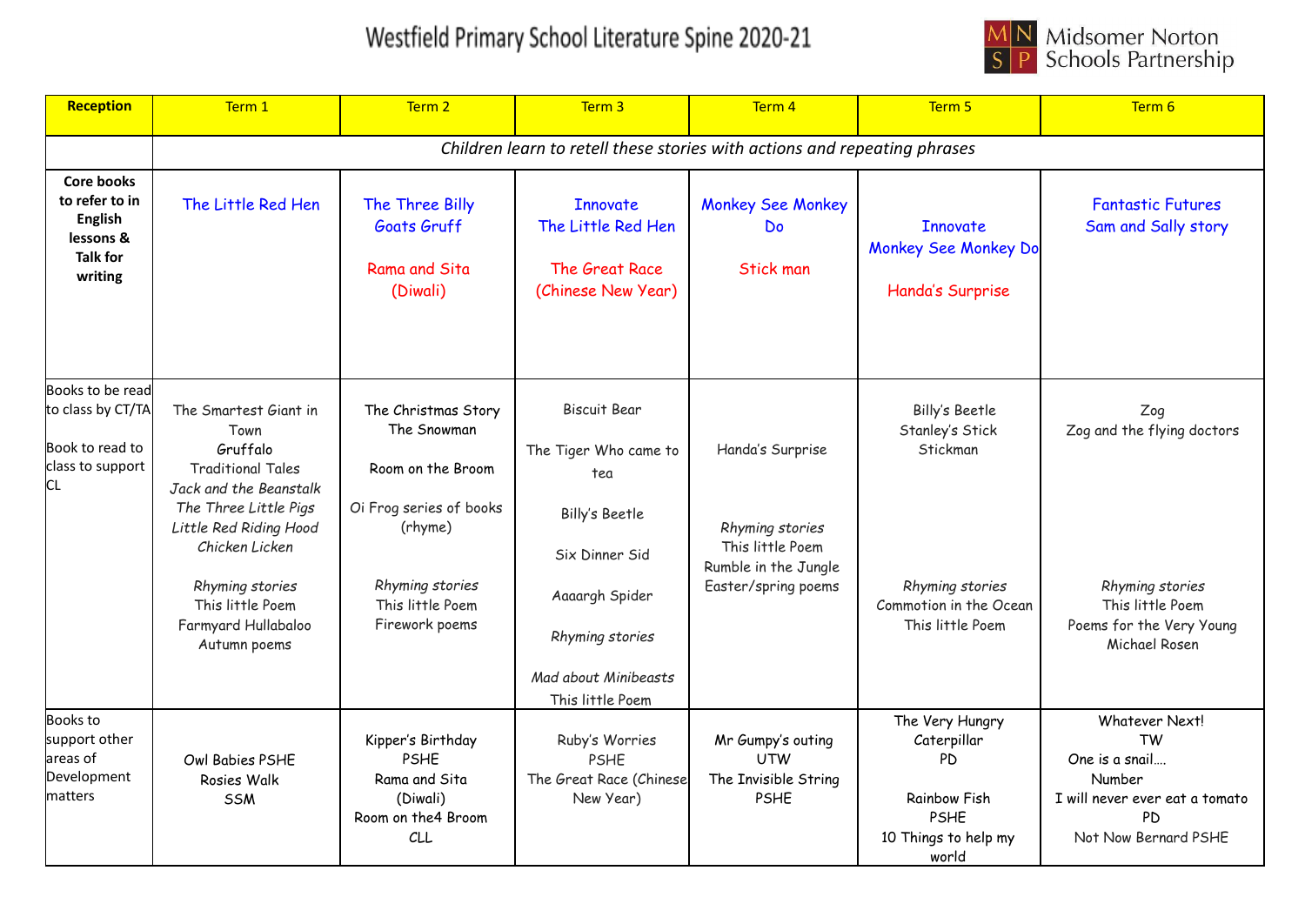

| Literacy<br>Shed | <b>Owl Babies</b> | Oi Frog                              | The Way Back Home | <b>Goodnight Gorilla</b>   | <b>Avocado Baby</b> | We are all<br>wonders |
|------------------|-------------------|--------------------------------------|-------------------|----------------------------|---------------------|-----------------------|
|                  |                   |                                      |                   | Pardon said the<br>giraffe | Supertato           | The Rainbow Fish      |
|                  |                   | <b>Marvellous Moon</b><br><b>Map</b> |                   |                            |                     |                       |

| Year 1                                                 | Term 1                                                                                                                                                                         | Term 2                                                                                                                                       | Term 3                                                                                                                           | Term 4                                                                                                                                          | Term 5                                                                                               | Term 6                                                                                               |
|--------------------------------------------------------|--------------------------------------------------------------------------------------------------------------------------------------------------------------------------------|----------------------------------------------------------------------------------------------------------------------------------------------|----------------------------------------------------------------------------------------------------------------------------------|-------------------------------------------------------------------------------------------------------------------------------------------------|------------------------------------------------------------------------------------------------------|------------------------------------------------------------------------------------------------------|
| Core books to<br>refer to in<br><b>English lessons</b> | George and the Dragon<br>by Chris Wormell<br>Sid the Spider<br>(Talk4Writing)<br>The Girl with the Yellow<br>bag                                                               | Amazing Grace by<br>Mary Hoffman<br>Anansi and Turtle<br>(Trad.)<br>A Caribbean Dozen -<br>Poems from<br>Caribbean poets                     | Beegu by Alexis Deacon<br>Pixies of Withypool<br>(Talk4writing)b(Trad.)                                                          | Dinosaur Rumpus by<br>Tony Mitton<br>Mad About Dinosaurs<br>by Giles Andrae<br><b>Non-fiction Books</b><br>about dinosaurs.                     | Traction Man is Here! by<br>Mini grey<br>The Clockwork Dragon by<br>Jonathan Emmett                  | Ten things I can do to help my<br>world by Melanie Walsh<br>The Deep dark Wood by Algy<br>Craig Hall |
| <b>Book to be</b><br>read to class by<br>CT/TA         | Hairy Maclary from<br>Donaldson's Dairy -<br>Lyndsy Dodd<br>We're Going on a Bear<br>Hunt - Michael Rosen<br>Wriggle and Roar,<br>Rhymes to join in with<br>by Julia Donaldson | The everywhere bear - Julia Oi Frog! - Kes Gray & Jim<br>Donaldson<br>The Smartest Giant in Town The Fox's Hiccups (Percy<br>Julia Donaldson | Field<br>the Parkkeeper) - Nick<br><b>Butterworth</b><br>The Booktime Book of<br>Fantasic First Poems. Edited<br>by June Crebbin | Harry and the Dinosaurs The<br>go on Holiday - Ian<br>Whybrow<br>Polar Polka - Cherie<br>Stihler<br>How Big is a foot? - Young<br>Yearling book | Selfish<br>Crocodile<br><b>Faustin Charles</b><br>Charlie Cook's Favourite<br>Book - Julia Donaldson | Rabbityness - Jo Empson<br>Monkey puzzle - Julia Donaldson                                           |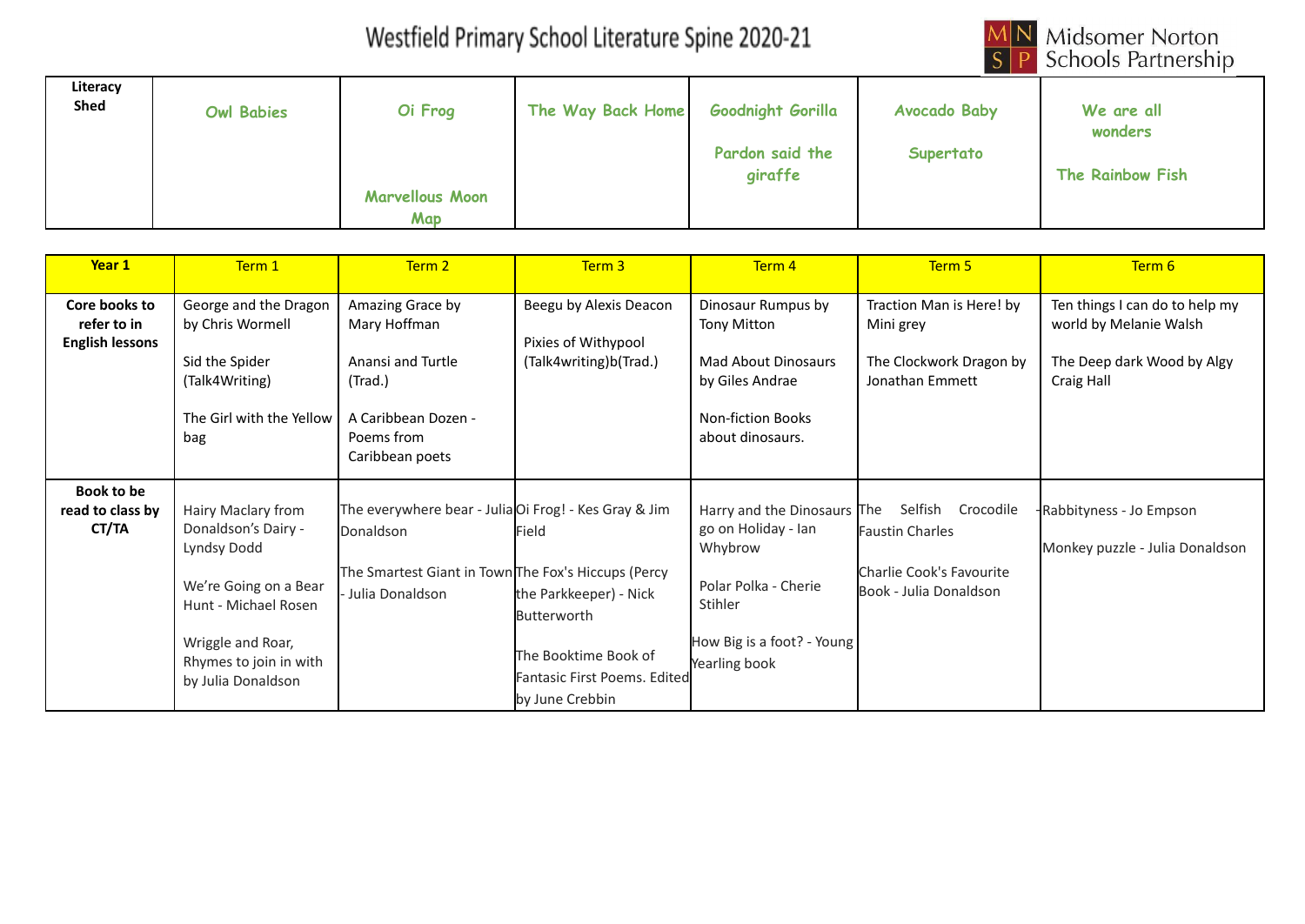

| <b>Books</b><br>to<br>support<br>topics | <b>History - Our family</b><br>Monkey Puzzle - Julia<br><b>Donaldson</b><br>Mixed-Arge | <b>Geography - Home</b><br>countries<br>Paddington - Michael<br>Bond<br>Bog Baby - Jeanne Willis | <b>Geography - Comparing</b><br>climates<br>Mixed - Arree Chung<br>The Darkest Dark - Chris<br>Hadfield | <b>History - Mary Anning</b><br>Dinosaurs Love<br>Underpants - Claire<br>Freedman & Ben Cort<br>Tig and Togg: The<br>Discovery by Sally Garland | <b>History -Communication</b><br>overTime<br>Chicken Clicking- Jeanne<br>Willis/Tony Ross | Geography - Katie<br>Morag<br>Dear Greenpeace -<br>Simon James<br>Katie Morag stories |
|-----------------------------------------|----------------------------------------------------------------------------------------|--------------------------------------------------------------------------------------------------|---------------------------------------------------------------------------------------------------------|-------------------------------------------------------------------------------------------------------------------------------------------------|-------------------------------------------------------------------------------------------|---------------------------------------------------------------------------------------|
| for<br>Talk<br><b>Writing</b><br>books  | Sidney the Spider                                                                      |                                                                                                  | The Pixies of Withypool<br>(Trad.)                                                                      |                                                                                                                                                 |                                                                                           |                                                                                       |
| Literacy<br><b>Shed</b>                 | The Yellow Bag (film)                                                                  |                                                                                                  | Way Back Home (film)                                                                                    |                                                                                                                                                 |                                                                                           | The book of<br>Butterflies (film)                                                     |

| Year 2                                                                  | Term 1                                                                                                                                                                                 | Term 2                                                                                                                                     | Term 3                                                                                                                                | Term 4                                                                                                                                              | Term 5                                                                                                                                  | Term 6                                                                                                                                                                                                                                                                                |
|-------------------------------------------------------------------------|----------------------------------------------------------------------------------------------------------------------------------------------------------------------------------------|--------------------------------------------------------------------------------------------------------------------------------------------|---------------------------------------------------------------------------------------------------------------------------------------|-----------------------------------------------------------------------------------------------------------------------------------------------------|-----------------------------------------------------------------------------------------------------------------------------------------|---------------------------------------------------------------------------------------------------------------------------------------------------------------------------------------------------------------------------------------------------------------------------------------|
| <b>Core books</b><br>to refer to in<br><b>English</b><br><b>lessons</b> | Jack and the beanstalk -<br>innovating using other<br>versions.                                                                                                                        | Vlad and the Great<br>Fire of London.<br>Selection of<br>non-fiction books.                                                                | Fluff the Farting fish -<br>Michael Rosen<br>Mrs Armitage stories<br>Selection of poetry                                              | <b>Famous Five Stories</b><br>The Tunnel by<br>Anthony Browne                                                                                       | The Lighthouse keeper<br>stories                                                                                                        | <b>Black Rock (persuasive writing)</b><br>Rainbow Fish<br>Storm whale                                                                                                                                                                                                                 |
| Book to be<br>read to class<br>by CT/TA                                 | Roald Dahl- Fantastic<br>Mr Fox<br>The three little wolves<br>and the big bad pig.<br>Selection of books chosen<br>from the book corner or<br>brought in from home by<br>the children. | Teacher and TA's<br>favourite poems<br>Selection of books<br>chosen from the book<br>corner or brought in<br>from home by the<br>children. | Roald Dahl-The<br>magic finger<br>Selection of books<br>chosen from the book<br>corner or brought in<br>from home by the<br>children. | Roald Dahl- George's<br>Marvellous medicine.<br>Selection of books<br>chosen from the book<br>corner or brought in<br>from home by the<br>children. | The Hodgeheg by Dick<br>King Smith.<br>Selection of books<br>chosen from the book<br>corner or brought in from<br>home by the children. | The Enchanted Wood by Enid<br>Blyton.<br>Is this still appropriate to have<br>hear given AG and the<br>character "Moonface" Not<br>sure? (JR)<br>Teacher and TA's favourite<br>poems<br>Selection of books chosen from<br>the book corner or brought in<br>from home by the children. |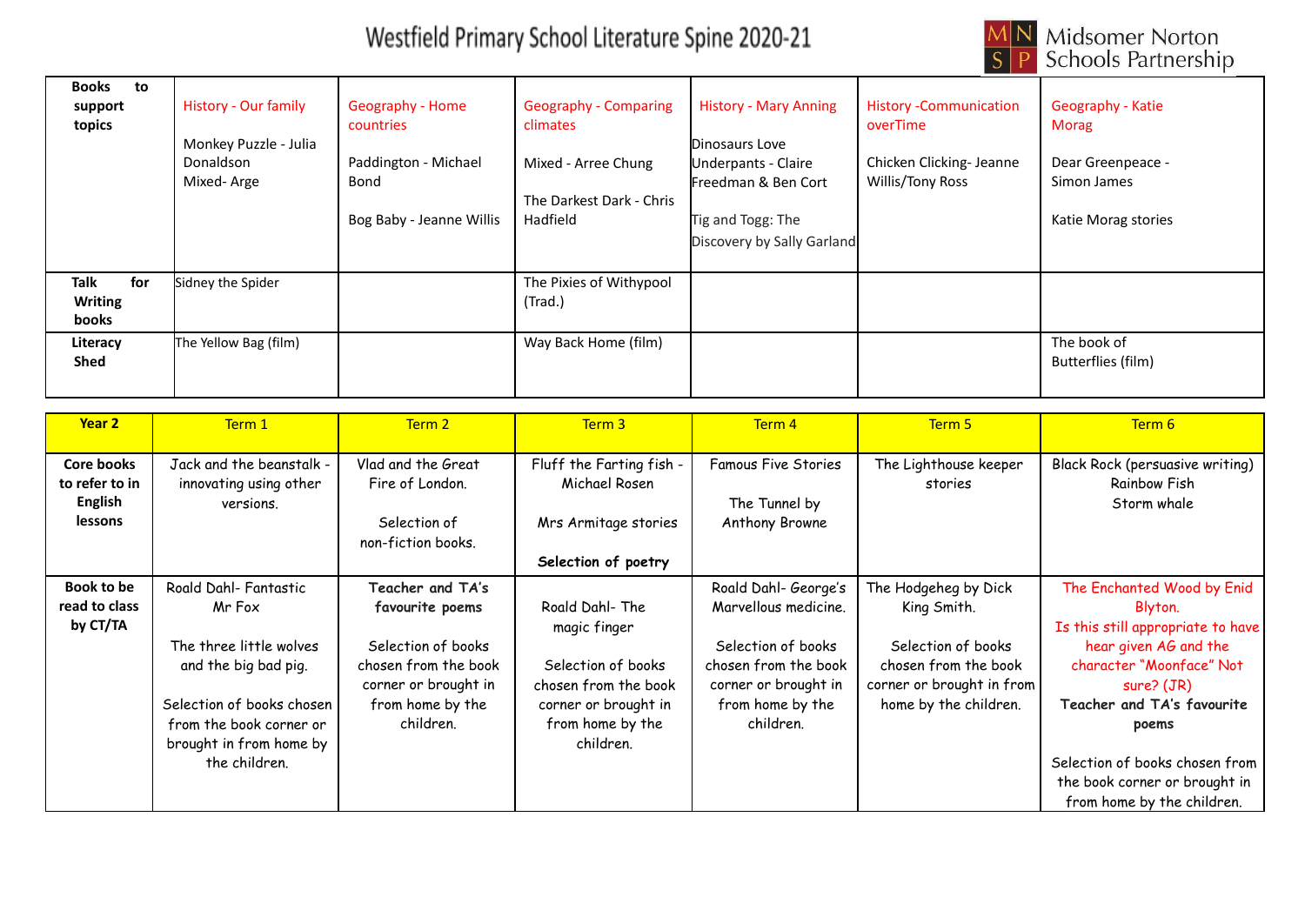

| <b>Books</b>   | Once upon a time           | Hot and Cold          | <b>Amazing Earth</b>    | Off on an adventure   | The Victorious Victorians | Homes and habitats               |
|----------------|----------------------------|-----------------------|-------------------------|-----------------------|---------------------------|----------------------------------|
| to             |                            | The Great Fire of     |                         | Why Should I Save     | Florence Nightingale:     | About Minibeasts by Claire       |
| support        | Selection of fairy tale    | London                | The big Book of Blue by | Energy?               | Mother of Modern          | Llewelyn                         |
| topics         | stories.                   | Toby and the Great    | Yuval Zommer            |                       | Nursing by Professor      |                                  |
|                |                            | Fire of London by     |                         | 10 Things I Can Do to | Carol Alexander           |                                  |
|                | Jack and the Beanstalk.    | Margaret Nash and     | Meerkat mail by Emily   | Help My World by      |                           | A selection of non-fiction books |
|                |                            | Jane Cope             | Gravett                 | Melanie Walsh         | Selection of non-fiction  | on animals and habitats in the   |
|                | Jim and the Beanstalk.     |                       |                         |                       | books from Library.       | reading corner.                  |
|                |                            | The Great Fire of     | Wonderful Earth by Nick | What If? Book About   |                           |                                  |
|                | Prince Cinders.            | London by Nick Hunter | Butterworth             | Recycling by Nick     |                           |                                  |
|                |                            |                       |                         | Manning and Brita     |                           |                                  |
|                | A selection of non-fiction | The Great Fire of     |                         | Granstrom             |                           |                                  |
|                | books on plants in the     | London by Liz Gogerly |                         |                       |                           |                                  |
|                | reading corner.            |                       |                         | George Saves the      |                           |                                  |
|                |                            | Vlad and the Great    |                         | World by Lunchtime    |                           |                                  |
|                | Sammy Spider's first       | Fires of London by    |                         | by Jo Readman         |                           |                                  |
|                | Simchat Torah              | Kate Cunningham       |                         |                       |                           |                                  |
|                |                            |                       |                         | Diary of a wombat     |                           |                                  |
|                |                            | The Christmas Story   |                         | by Jackie French      |                           |                                  |
|                |                            |                       |                         |                       |                           |                                  |
|                |                            |                       |                         | The Koala who could   |                           |                                  |
| Talk for       | Jack and the Beanstalk     | Little Cock feather   |                         |                       | The Elves and the         |                                  |
| <b>Writing</b> | Jack and the bean pie      | frock.                |                         |                       | Shoemaker.                |                                  |
| books          |                            |                       |                         |                       |                           |                                  |
|                |                            |                       |                         |                       |                           |                                  |
| Literacy       | The clock tower            |                       | Something Fishy (film)  |                       |                           |                                  |
| <b>Shed</b>    | (film)                     |                       |                         |                       |                           |                                  |
|                |                            |                       |                         |                       |                           |                                  |
|                |                            |                       |                         |                       |                           |                                  |
|                |                            |                       |                         |                       |                           |                                  |
|                |                            |                       |                         |                       |                           |                                  |

| Year <sub>3</sub> | Term 1 | Term 2 | <b>Term 3</b> | <b>Term 4</b> | Term 5 | Term 6 |
|-------------------|--------|--------|---------------|---------------|--------|--------|
|                   |        |        |               |               |        |        |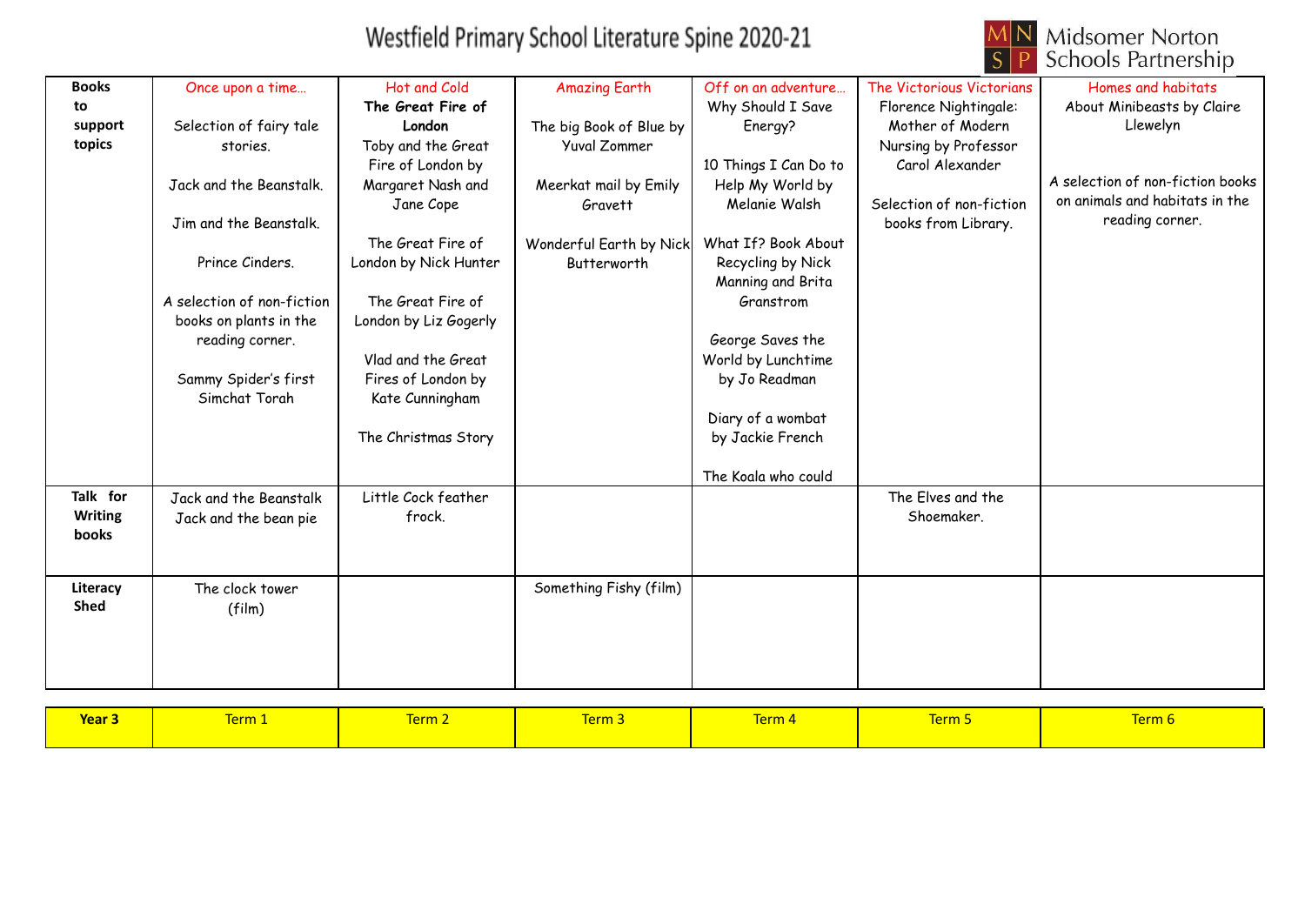

| <b>Core books</b> | Charlie and the chocolate | Egyptian Cinderella                              | The Bean Machine         | Miranda the Explorer - | Stone Age Boy - Satoshi    | Stig of the Dump                |
|-------------------|---------------------------|--------------------------------------------------|--------------------------|------------------------|----------------------------|---------------------------------|
| to refer to in    | Factory - Roald Dahl      |                                                  |                          |                        | Kitamura                   |                                 |
| <b>English</b>    |                           | The Story of                                     | Flotsam                  | Ocean Meets Sky - Eric |                            |                                 |
| lessons           | Chocolate: From Bean to   | Tutankhamun- Patricis                            |                          | Fan                    | Ug: Boy Genius of the      |                                 |
|                   | Bar (Big Cat Copper)      | Cleveland-Peck and Isabel                        | Somerset Folk Tales: The |                        | Stone Age-Raymond          | Lion the Witch and the Wardrobe |
|                   |                           | Greenbag                                         | Seven Sisters (GR)       | On the move (poetry)   | <b>Briggs</b>              |                                 |
|                   |                           |                                                  |                          |                        |                            | Tiger, Tiger, Burning Bright    |
|                   |                           | Egyptology: Search for the The Loch Ness Monster |                          | Journey                | Stone Age Tablet-Andrew    | (poetry)                        |
|                   |                           | Tomb of Osiris                                   | (GR)                     |                        | Langley                    |                                 |
|                   |                           |                                                  |                          |                        |                            |                                 |
|                   |                           | Performance Poetry -                             |                          |                        | <b>Evidence of Dragons</b> |                                 |
|                   |                           | Poetry Slam (Variety                             |                          |                        | (poetry)                   |                                 |
|                   |                           | of poems)                                        |                          |                        |                            |                                 |
|                   |                           |                                                  |                          |                        |                            |                                 |
|                   |                           | Special Days Poems (GR-                          |                          |                        |                            |                                 |
|                   |                           | (poetry)                                         |                          |                        |                            |                                 |
| Book to be        | Charlie and the chocolate |                                                  | The Puffin Keeper        | The Fantastic Flying   | The Secrets of             | Stig of the Dump - Clive King   |
| read to class     | Factory - Roald Dahl      | Flat Stanley: The Great                          |                          | Journey                | Stonehenge                 |                                 |
| by CT/TA          |                           | Egyptian Grave Robbery                           | lan and the blue wing    |                        |                            | Lion the Witch and the Wardrobe |
|                   | The Worst Witch by Jill   |                                                  | flying machine.          | Sky Chasers            | Krindlekrax                | C.S Lewis                       |
|                   | Murphy                    | The Time-travelling Cat                          |                          |                        |                            |                                 |
|                   |                           | and the Egyptian                                 |                          |                        |                            |                                 |
|                   |                           | Goddess- Julia Jarman                            |                          |                        |                            |                                 |
|                   |                           |                                                  |                          |                        |                            |                                 |
|                   |                           |                                                  |                          |                        |                            |                                 |
|                   |                           |                                                  |                          |                        |                            |                                 |
|                   |                           |                                                  |                          |                        |                            |                                 |
|                   |                           |                                                  |                          |                        |                            |                                 |
|                   |                           |                                                  |                          |                        |                            |                                 |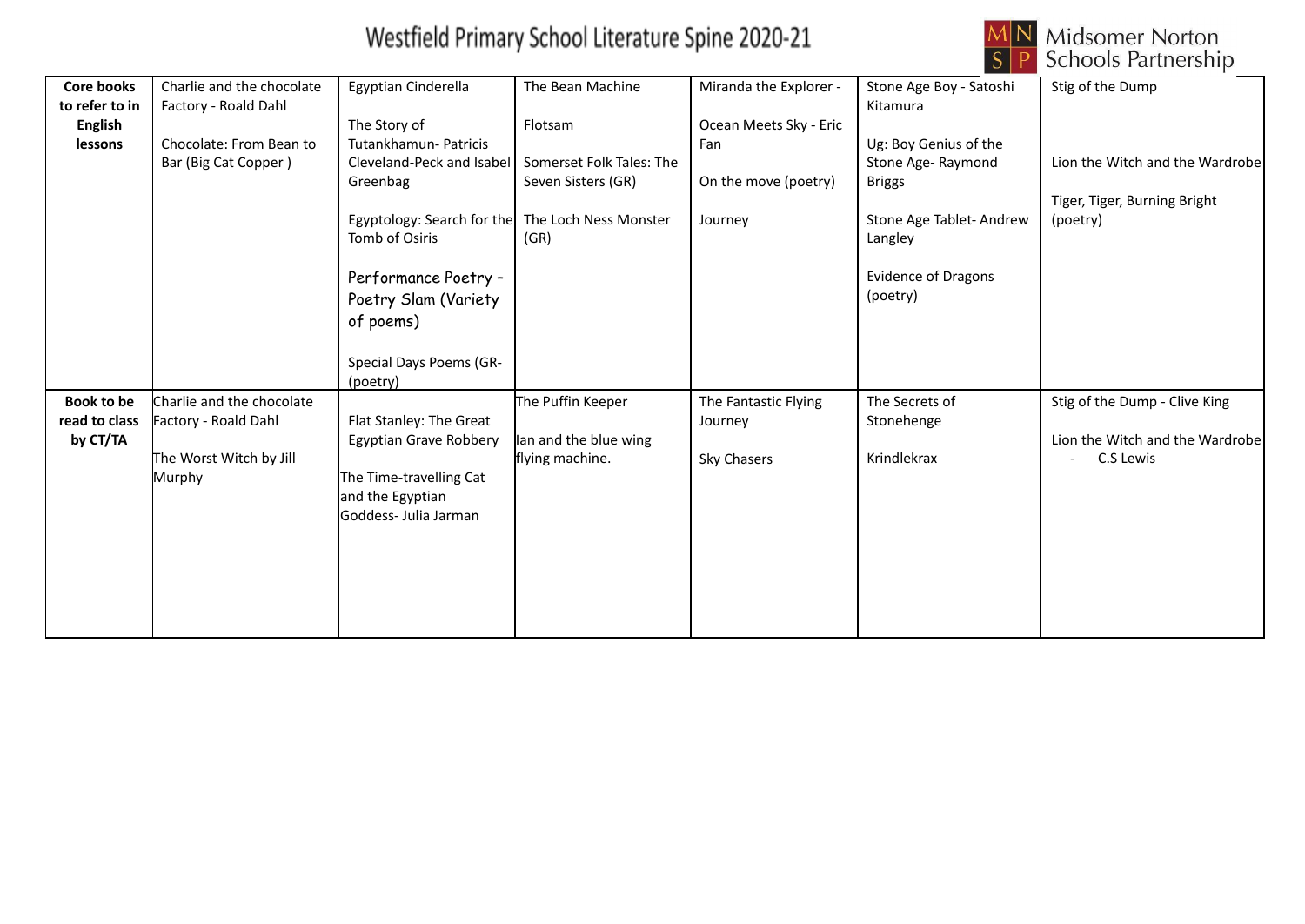

| <b>Books</b>   |                                        | Pharoh's Fate- Camille               | Marvellous Machines: A                    | If you lived here:                   | The Pebble in my pocket                 | Skara Brae - Dawn Finch      |
|----------------|----------------------------------------|--------------------------------------|-------------------------------------------|--------------------------------------|-----------------------------------------|------------------------------|
| to             |                                        | Gautier & Stephanie                  | magic lens book.                          | Houses of the world                  | - A history of our earth-               |                              |
| support        | Chocolate: From Bean to                | Vernet                               |                                           |                                      | Meredith Hooper                         | The Boy with the Bronze Axe- |
| topics         | Bar (Big Cat Copper)                   |                                      | You wouldn't want to live                 | Draw Europe                          |                                         | Kathleen Fidler              |
|                |                                        | So you think you've got              | without machines                          |                                      | The Stone Age: Hunters,                 |                              |
|                |                                        | lit bad: A kid's life in             |                                           | Welcome to our world:                | Gathers and Wooly                       |                              |
|                |                                        | Ancient Egypt - Chae                 | Inventors: Incredible                     | A celebration of                     | Mammoths-Marcia                         |                              |
|                |                                        | Strathie & Marisa                    | Stories of the worlds most                | children everywhere                  | Williams                                |                              |
|                |                                        | Morea                                | ingenious inventions.                     |                                      |                                         |                              |
|                |                                        |                                      |                                           |                                      | The History Detective                   |                              |
|                |                                        | Ancient Egypt: Tales of              |                                           |                                      | Investigates: Stone Age                 |                              |
|                |                                        | Gods and Pharaohs-                   |                                           |                                      | to Iron Age- Clare                      |                              |
|                |                                        | Marcis Williams                      |                                           |                                      | Hibbert                                 |                              |
|                |                                        |                                      |                                           |                                      |                                         |                              |
| Talk for       | nail soup (ref story found in          | Egyptian Cinderella                  | Tell me a dragon- Jackie                  |                                      |                                         |                              |
| <b>Writing</b> | <b>Story telling into writing KS2)</b> |                                      | Morris                                    |                                      |                                         |                              |
| books          | by Pie Corbett                         |                                      |                                           |                                      |                                         |                              |
|                |                                        |                                      | Jack and the bean stalk-                  |                                      |                                         |                              |
|                |                                        |                                      |                                           |                                      |                                         |                              |
|                |                                        |                                      | (ref story found in 'Story                |                                      |                                         |                              |
|                |                                        |                                      | telling into writing KS2) by              |                                      |                                         |                              |
|                |                                        |                                      | <b>Pie Corbett</b>                        |                                      |                                         |                              |
|                |                                        |                                      |                                           |                                      |                                         |                              |
|                |                                        |                                      |                                           |                                      |                                         |                              |
|                |                                        |                                      |                                           |                                      |                                         |                              |
|                |                                        |                                      |                                           |                                      |                                         |                              |
| Jane           |                                        | The Happy Prince- The<br>Write Stuff | How A Robot Dog Works-<br>The Write Stuff | Holiday Brochure- The<br>Write Stuff | Stone Age Boy-The<br><b>Write Stuff</b> |                              |
| Considi        |                                        |                                      |                                           |                                      |                                         |                              |
| ne             |                                        |                                      |                                           |                                      |                                         |                              |
|                |                                        |                                      |                                           |                                      |                                         |                              |
|                |                                        |                                      |                                           |                                      |                                         |                              |
|                |                                        |                                      |                                           |                                      |                                         |                              |
|                |                                        |                                      |                                           |                                      |                                         |                              |
|                |                                        |                                      |                                           |                                      |                                         |                              |
|                |                                        |                                      |                                           |                                      |                                         |                              |
|                |                                        |                                      |                                           |                                      |                                         |                              |
|                |                                        |                                      |                                           |                                      |                                         |                              |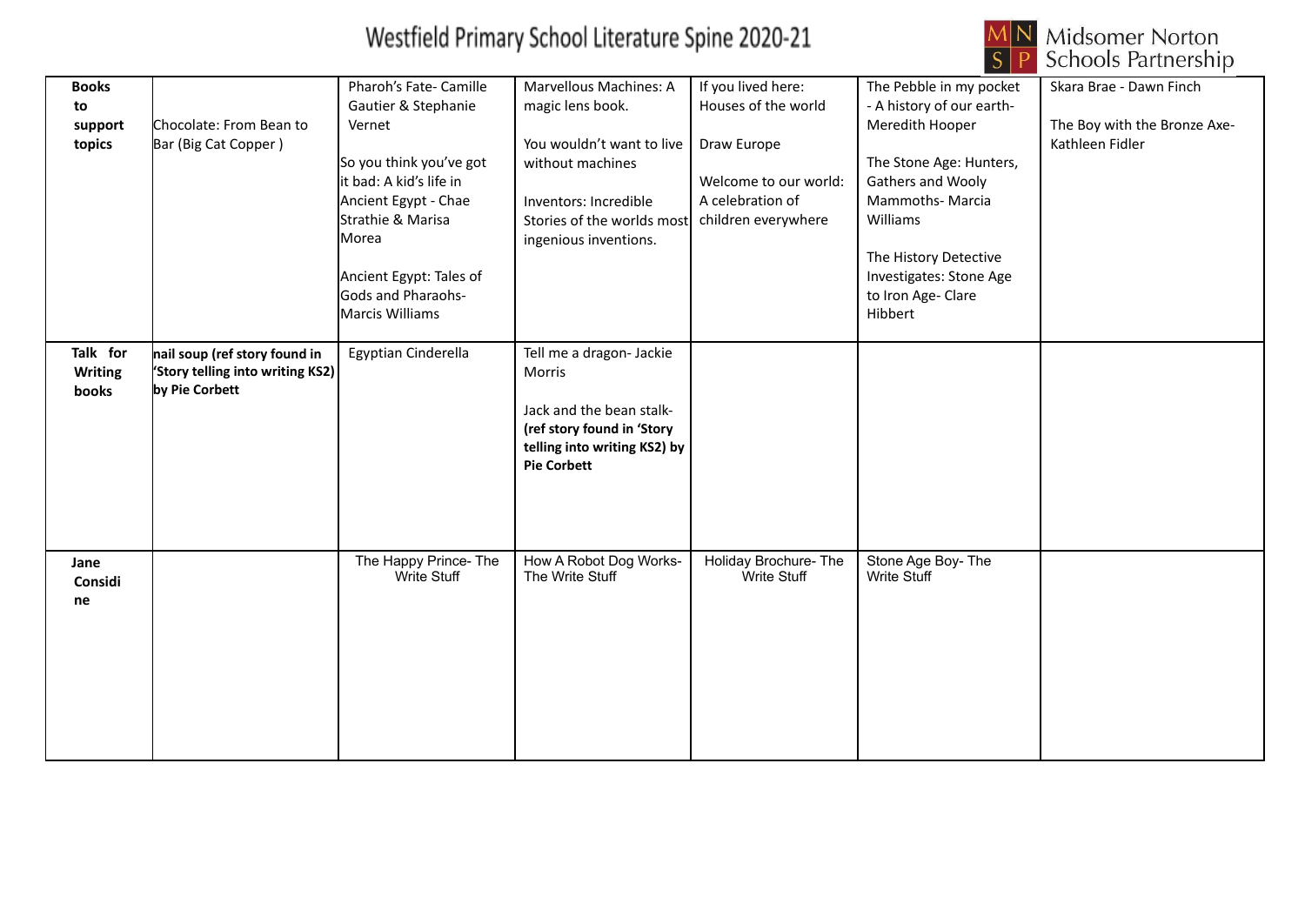

| Literacy<br>Shed | Tadeo Jones | Girl and Robot<br>Flotsam<br>The Wrong Trousers<br>The Shirt Machine<br>Dream Giver |  |  |
|------------------|-------------|-------------------------------------------------------------------------------------|--|--|
|                  |             |                                                                                     |  |  |

| Year 4                                                           | Term 1                                                                | Term 2                                                                                   | Term 3                                                                        | Term 4                                                                                                                             | Term 5                                                     | Term 6     |
|------------------------------------------------------------------|-----------------------------------------------------------------------|------------------------------------------------------------------------------------------|-------------------------------------------------------------------------------|------------------------------------------------------------------------------------------------------------------------------------|------------------------------------------------------------|------------|
| <b>Core books</b><br>to refer to in<br><b>English</b><br>lessons | The Miraculous<br>journey of Edward<br>Tulane                         | Who Let the Gods<br>Out by Maz Evans                                                     | Race to the Frozen<br>North<br>Ice Trap Shackleton's<br>Incredible Expedition | The Roman Record<br>Queen of<br>Darkness by Tony<br><b>Bradman</b><br>Performance<br>Poetry - Poetry<br>Slam (Variety of<br>poems) | Iron Man                                                   | Spiderwick |
| <b>Book to be</b><br>read to class<br>by CT/TA                   | Roald Dahl Revolting<br>Rhymes (poetry)<br>Rain before the<br>rainbow | Who Let the Gods<br>Out by Maz Evans<br>Ancient Greek Myth<br>Stories<br>Myths & Legends | Ice Trap<br>Race to the Frozen<br>North<br>The Runaway<br>Iceberg             | Butterfly Lion by<br>Michael Morpurgo<br>Iron Man<br><b>Queen of Darkness</b><br>by Tony Bradman                                   | The Rainbow Bear by<br>Michael Morpurgo<br>Charlotte's Web | Spiderwick |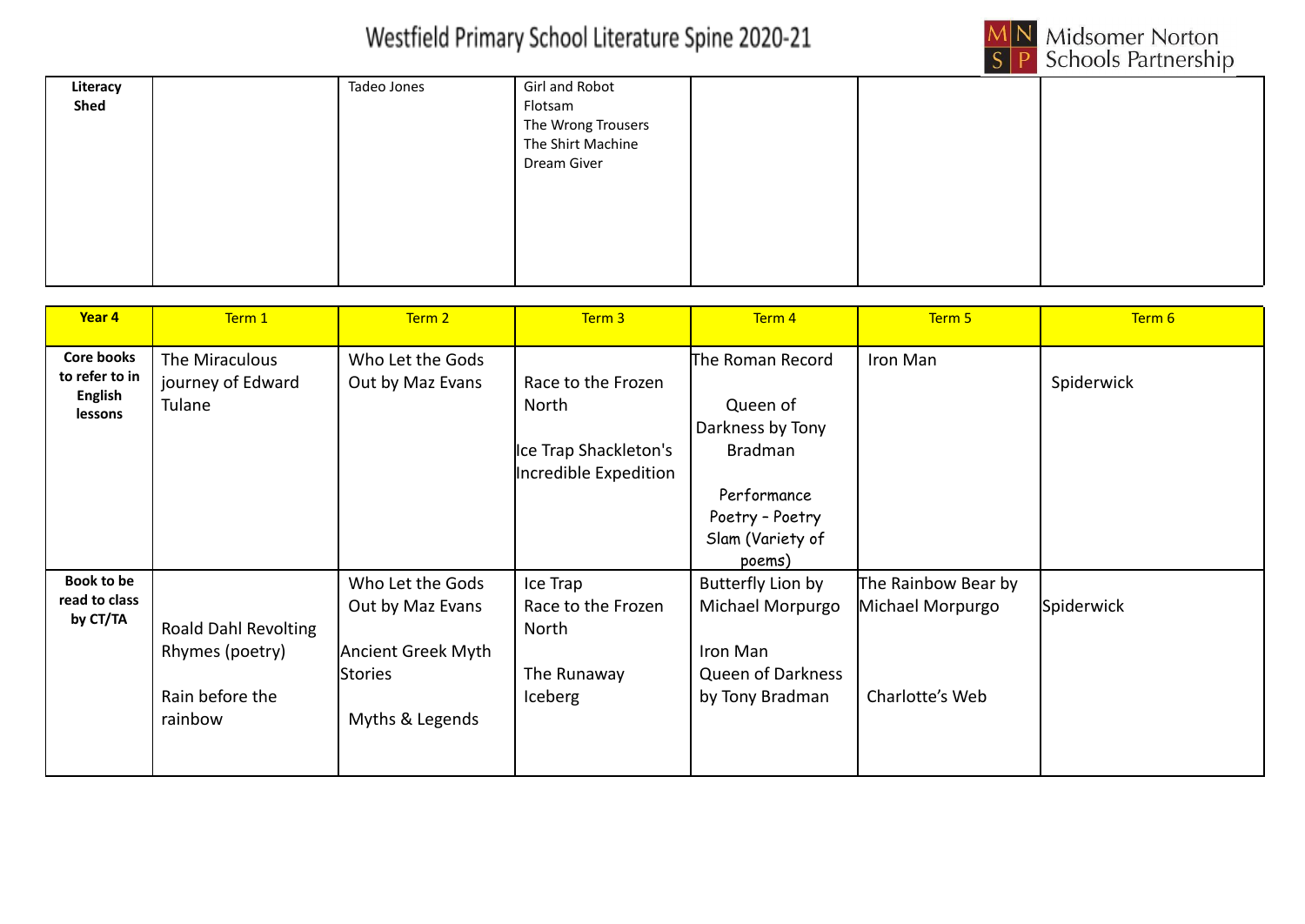

| <b>Books</b>            | <b>North America</b>  | <b>Ancient Greece</b>      | <b>Antarctica</b>                           | <b>Romans</b>    |                          |
|-------------------------|-----------------------|----------------------------|---------------------------------------------|------------------|--------------------------|
| to                      |                       | Who Let the Gods           | Race to the Frozen North                    | The Roman Record |                          |
| support                 |                       | Out                        |                                             |                  |                          |
| topics                  |                       |                            | Ice Trap Shackleton's Incredible Expedition |                  |                          |
|                         |                       | <b>Ancient Greek Myths</b> |                                             |                  |                          |
|                         |                       | Pandora's Box              | Rainbow Bear by Micheal Morpurgo            |                  |                          |
|                         |                       | The Legend of              |                                             |                  |                          |
|                         |                       | the Trojan                 |                                             |                  |                          |
|                         |                       | Horse                      |                                             |                  |                          |
|                         |                       | Theseus and                |                                             |                  |                          |
|                         |                       | Minotaur                   |                                             |                  |                          |
|                         |                       | Odysseus and               |                                             |                  |                          |
|                         |                       | Cyclops                    |                                             |                  |                          |
| Talk for                | Voices in the park    | Why the Whales             |                                             |                  | Bill's new frock by Anne |
| <b>Writing</b><br>books |                       | came by Michael            |                                             |                  | Fine                     |
|                         |                       | Morpurgo                   |                                             |                  |                          |
|                         |                       |                            |                                             |                  |                          |
|                         |                       |                            |                                             |                  |                          |
|                         |                       |                            |                                             |                  |                          |
|                         |                       |                            |                                             |                  |                          |
|                         |                       |                            |                                             |                  |                          |
|                         |                       |                            |                                             |                  |                          |
| Jane                    | Secret of the Black   | Detailed timeline          | Digestion Explanation                       | Scott of the     | Spiderwick               |
| Considi<br>ne           | rock                  | of Ancient                 |                                             | Antarctic /      |                          |
|                         |                       | Greece                     | Emperor penguins                            | Shackleton's     |                          |
|                         | National Parks of the |                            |                                             | Journey          |                          |
|                         | <b>USA</b>            | Journey by                 |                                             |                  |                          |
|                         |                       | Aaron Becker               |                                             |                  |                          |
|                         |                       |                            |                                             |                  |                          |
|                         |                       | Christmas star             |                                             |                  |                          |
|                         |                       | $(T2)$ - Ind               |                                             |                  |                          |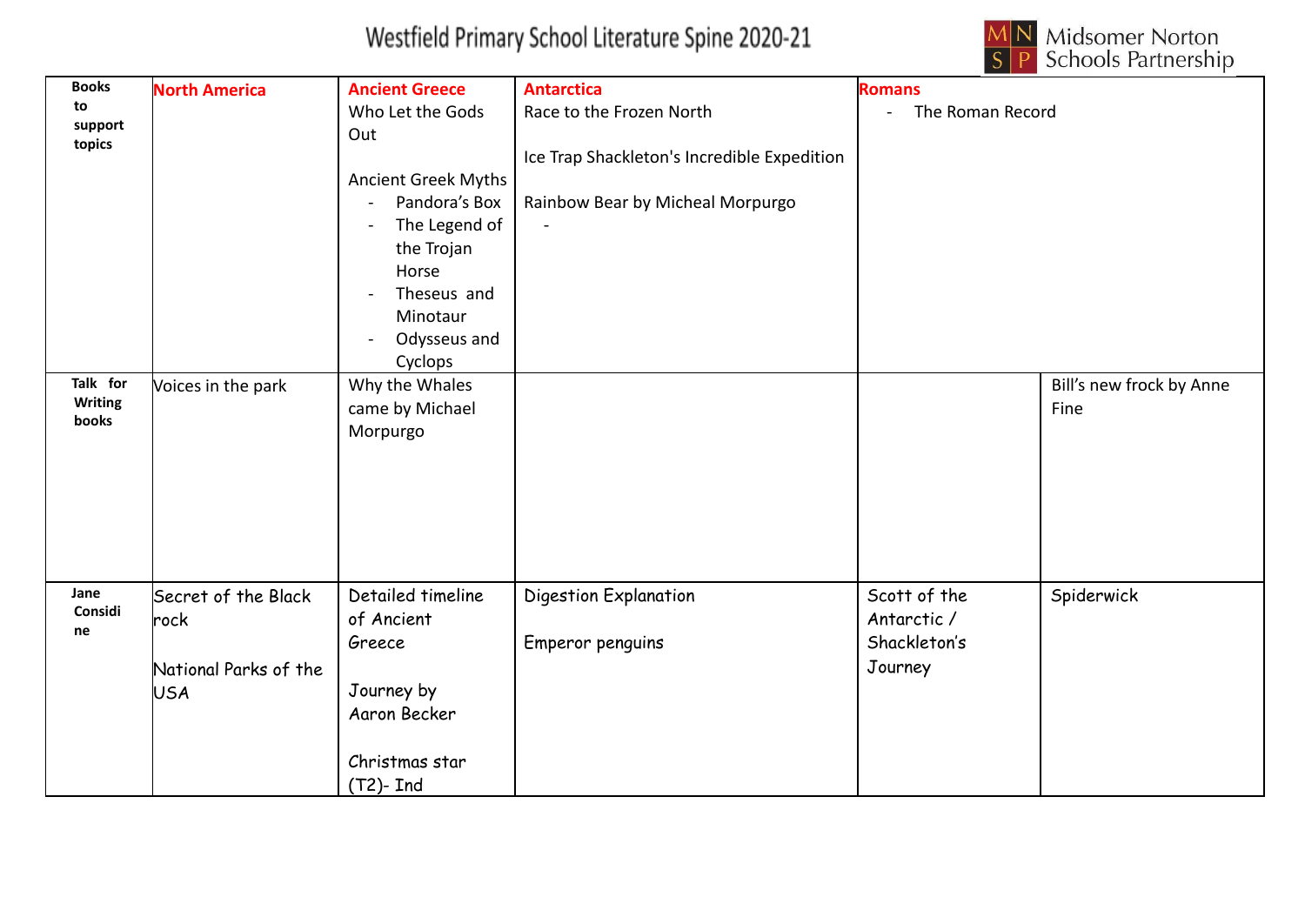

| Literacy    | Taking Flight | Dum Spiro | The Book of the     | Le Petit Cordonnier - | 23 degrees 5 minutes | Hunted          |
|-------------|---------------|-----------|---------------------|-----------------------|----------------------|-----------------|
| <b>Shed</b> |               |           | <b>Butterflies</b>  | The Little Shoemaker  |                      |                 |
|             | Soar          |           |                     |                       | La Luna              | Do I have power |
|             |               |           | The windmill farmer |                       |                      |                 |
|             |               |           |                     |                       |                      |                 |
|             |               |           |                     |                       |                      |                 |
|             |               |           |                     |                       |                      |                 |
|             |               |           |                     |                       |                      |                 |

| Year <sub>5</sub>                                                | Term 1                                                                                                                                                                                 | Term 2                                                                                                                                                                       | Term 3                                                | Term 4                                                                     | Term 5                                   | Term 6                                                              |
|------------------------------------------------------------------|----------------------------------------------------------------------------------------------------------------------------------------------------------------------------------------|------------------------------------------------------------------------------------------------------------------------------------------------------------------------------|-------------------------------------------------------|----------------------------------------------------------------------------|------------------------------------------|---------------------------------------------------------------------|
| <b>Core books</b><br>to refer to in<br><b>English</b><br>lessons | There's a boy in the<br>girls' bathroom by<br>Louis Sachar<br>Poetry: Joseph Coelho<br>The MORERAPS<br>AF Harrold selected<br>poems from The Things<br>You Find in a Wizard's<br>Beard | <b>Cosmic by Frank Cotrell</b><br>Boyce<br>My friend Walter by<br>Michael Morpurgo<br>Treason By Berlie Doherty<br>Performance Poetry -<br>Poetry Slam (Variety<br>of poems) | The Gurt Worm of<br>Shervage<br>Kick by Mitch Johnson | Viking Boy by Tony<br><b>Bradman</b><br><b>Beowulf</b><br>Tell me a dragon | Kensuke's Kingdom<br>by Michael Morpurgo | The wind in the willows /<br>The Ickabog - JK Rowling<br>(online)   |
| <b>Book to be</b><br>read to class<br>by CT/TA                   | There's a boy in the<br>girls' bathroom by<br>Louis Sachar<br>The boy at the back of<br>the class by Onjali Q<br>Rauf<br>The Land of Roar                                              | My friend Walter by<br>Michael Morpurgo<br>Treason By Berlie Doherty<br>The Nothing To See Here<br><b>Hotel by Steven Butler</b>                                             | <b>Cosmic by Frank</b><br>Cottrell Boyce              | <b>Viking Boy</b><br><b>Beowulf</b><br>Tell me a dragon                    | Kensuke's Kingdom                        | The wind in the willows $/$ The<br>Ickabog - JK Rowling<br>(online) |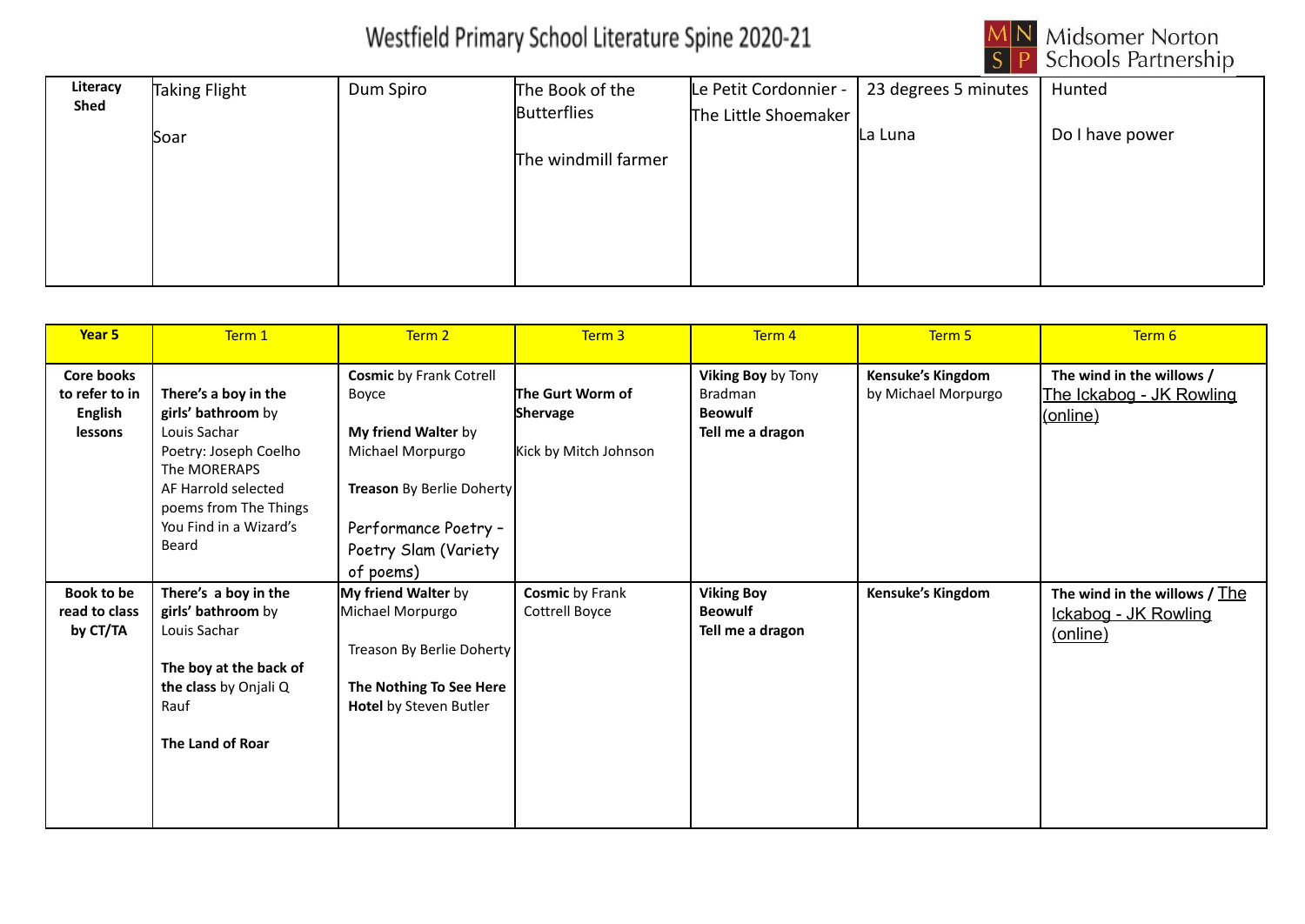

| <b>Books</b><br>to<br>support<br>topics | Mountains<br>Everest - Sangma Francis<br>Himalayan Mountains<br>Abominables | Cosmic<br>Mayan<br>Civilization<br>The Hero Twins: Against<br>the Lords of Death (A<br>Mayan Myth)<br>Dan Jolley and David Witt<br>Rain Player<br>David Wisniewski<br>The History Detective<br>Investigates: Mayan<br>Civilization<br>Clare Hibbert<br><b>Great Kapot</b><br>Tree<br>Middleworld<br>by J&P Voelkel | Global trade<br>Space                | Vikings / Anglo-Saxons<br>The Saga of Erik the Viking<br>Terry Jones & Michael<br>Foreman<br>The Dragon's Hoard:<br>Stories from the Viking<br>Sagas<br>Lari Don & Cate James<br>Odd and the Frost Giants<br>Neil Gaiman | Rainforest<br>The Great Kapot Tree<br>Explorer-Katherine<br>Rundell<br>The Shaman's<br>Apprentice<br>Wild Animals of the South<br>Rainforests in 30 Seconds<br>Jen Green & Stephanie<br>Murphy | Monarchy:<br>Diver's Daughter<br>Patrice Lawrence<br>What's So Special About<br>Shakespeare?<br>Michael Rosen<br>Elizabeth I<br>Stephanie Turnbull |
|-----------------------------------------|-----------------------------------------------------------------------------|--------------------------------------------------------------------------------------------------------------------------------------------------------------------------------------------------------------------------------------------------------------------------------------------------------------------|--------------------------------------|--------------------------------------------------------------------------------------------------------------------------------------------------------------------------------------------------------------------------|------------------------------------------------------------------------------------------------------------------------------------------------------------------------------------------------|----------------------------------------------------------------------------------------------------------------------------------------------------|
| Talk for<br><b>Writing</b><br>books     | Poetry: The MORERAPS by<br>Joseph Coelho                                    |                                                                                                                                                                                                                                                                                                                    | <b>Aliens Landing</b>                | The Westfield<br>Ridge-back                                                                                                                                                                                              | ' The Game '                                                                                                                                                                                   | Storyteller - (Sun and<br>Moon)                                                                                                                    |
| Jane<br>Considi<br>ne                   |                                                                             | One small step                                                                                                                                                                                                                                                                                                     | Refugees - speech writing Screen Use |                                                                                                                                                                                                                          | The Explorer                                                                                                                                                                                   | <b>The Nowhere</b><br>Emporium                                                                                                                     |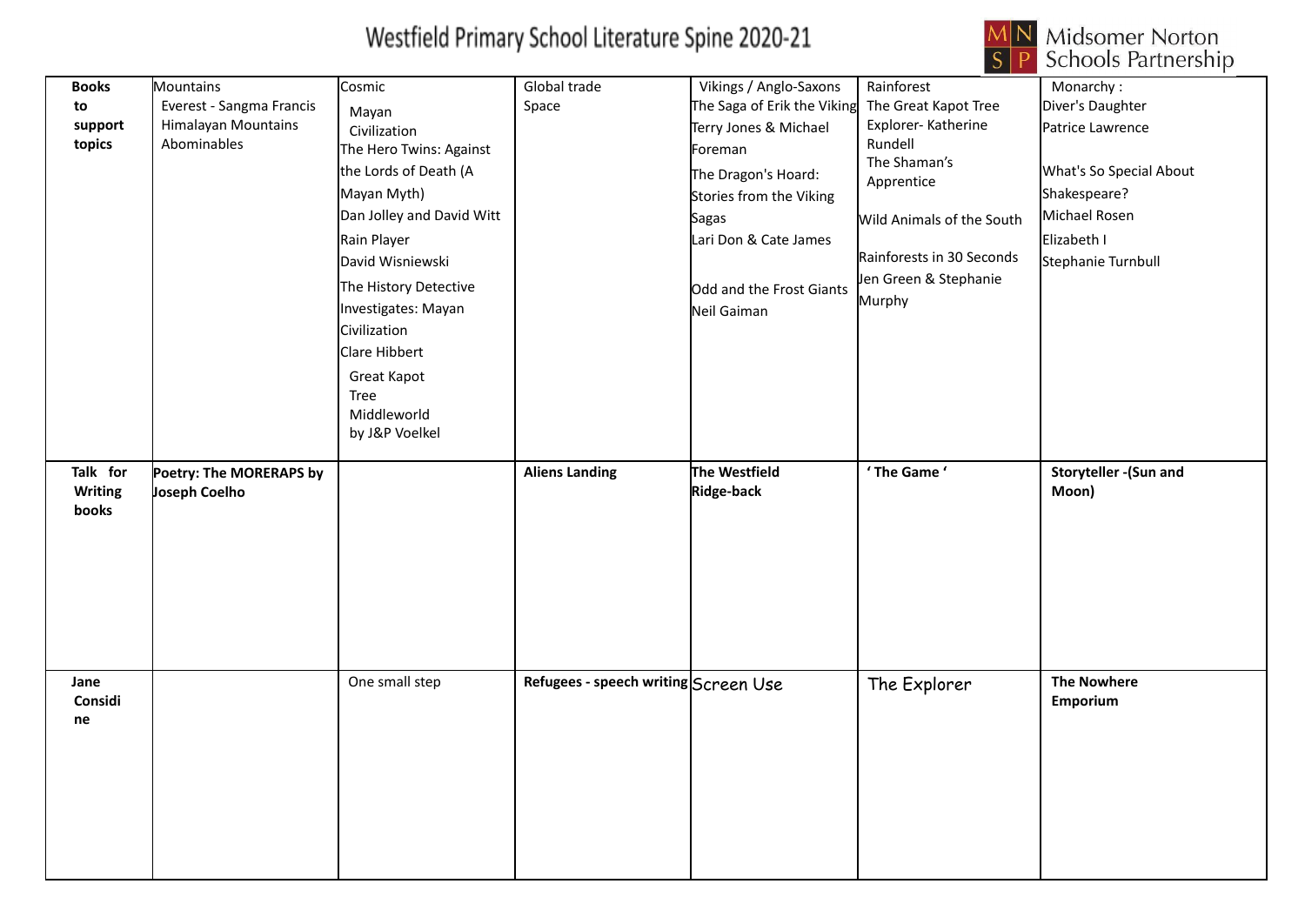

| Literacy   | The ridge :                 | l lived on the moon        | A Viking Village:         | Deforestation of the    | Hugh:                         |
|------------|-----------------------------|----------------------------|---------------------------|-------------------------|-------------------------------|
| Shed       | https://www.literacyshed.co |                            | https://www.literacysh    | Amazon:                 | https://www.literacys         |
| (selection | m/the-sports-shed.html      | Planets                    | ed.com/vikingvillage.ht   | https://www.literacyshe | hed.com/the-other-cul         |
| from)      | Dreadful menace             |                            | $\underline{\mathsf{ml}}$ | d.com/the-world-cup-sh  | tures-shed.html               |
|            |                             | Pandora                    |                           | ed.html                 |                               |
|            |                             | https://www.literacyshed.  | Jotun - a journey of a    |                         |                               |
|            |                             | com/the-sci---fi-shed.html | Viking:                   | The Day of the Dead:    |                               |
|            |                             |                            | https://www.literacysh    | https://www.literacyshe | The Day of the Dead::         |
|            |                             |                            | ed.com/jotun.html         | d.com/the-other-culture | https://www.literacyshed.com/ |
|            |                             |                            |                           | s-shed.html             | the-other-cultures-shed.html  |
|            |                             |                            | The Dragon Slayer:        |                         |                               |
|            |                             |                            | https://www.literacysh    |                         |                               |
|            |                             |                            | edplus.com/en-gb/reso     |                         |                               |
|            |                             |                            | urce/the-dragon-slayer-   |                         |                               |
|            |                             |                            | film-vipers-guide         |                         |                               |

| Year 6                                                           | Term 1                                       | Term 2                                                                                                                                                                                                                                          | Term 3                                                                                                                                                                   | Term 4                   | Term 5                                     | Term 6 |
|------------------------------------------------------------------|----------------------------------------------|-------------------------------------------------------------------------------------------------------------------------------------------------------------------------------------------------------------------------------------------------|--------------------------------------------------------------------------------------------------------------------------------------------------------------------------|--------------------------|--------------------------------------------|--------|
| <b>Core books</b><br>to refer to in<br><b>English</b><br>lessons | The London Eye<br>Mystery by Siobhan<br>Dowd | Rooftoppers<br>Performance<br>Poetry - Poetry<br>Slam (Variety<br>of poems)<br>Tree poetry:<br>Throwing a Tree,<br> tree poems<br>Poem set in the<br>Georgian era: The<br>Highwayman by<br>Alfred Noyes<br>Short story: The<br>Ship of Death by | Carrie's War by<br>Nina Bawden (BBC<br>serialisation with<br><b>SLN</b> comprehension<br>planning)<br>Letters from the<br>Lighthouse by<br>Emma Carroll<br>Friend or Foe | Holes by Louis<br>Sachar | Africa by Atinuke<br>Journey to<br>Jo-Berg | Wonder |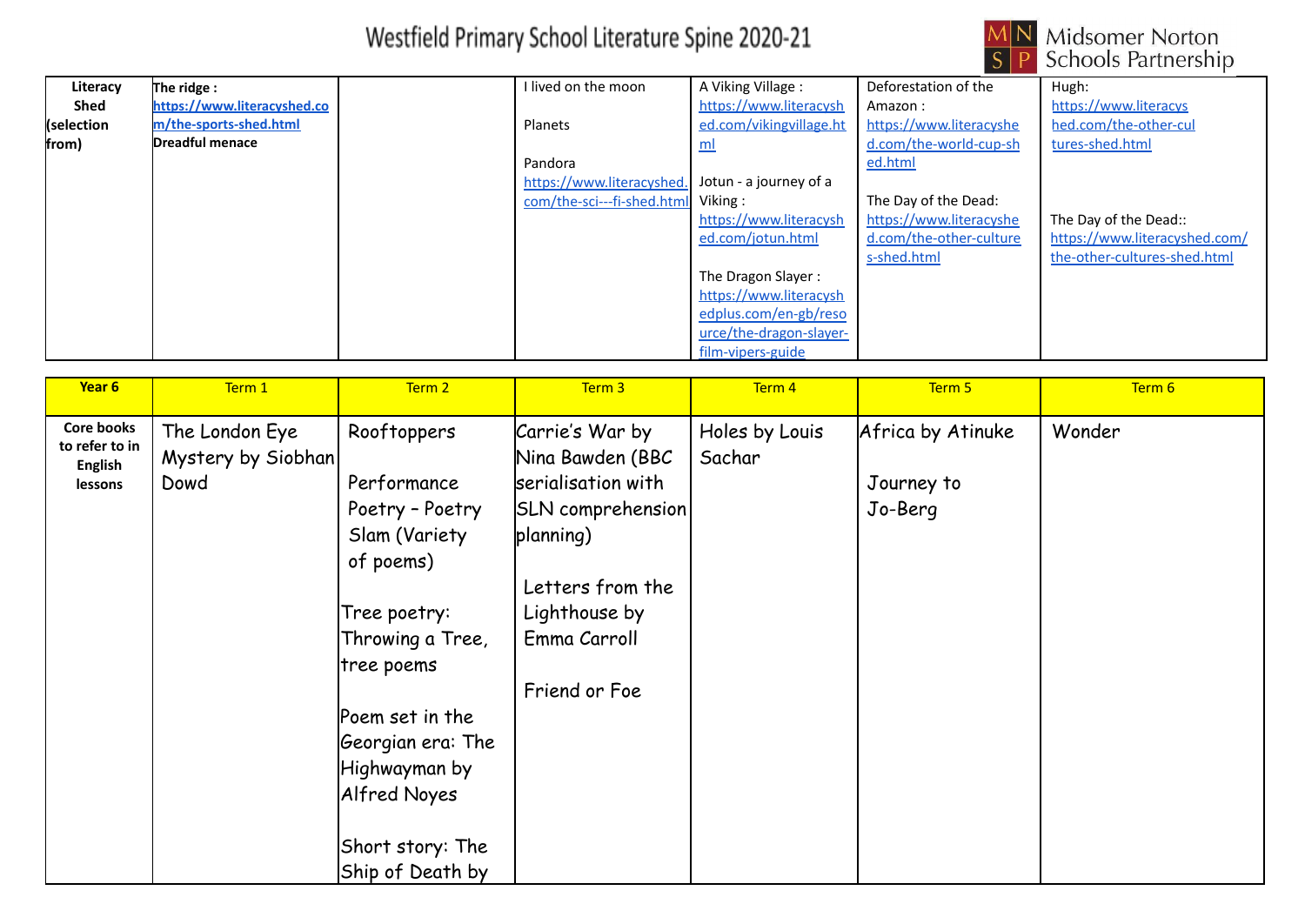

|                                                |                                                                      | Kevin<br>Crossley-Holland<br>lfrom 'Short Too'<br>compilation.                                                                  |                                                                                   |                                                               |                                                                                                       |                                                             |
|------------------------------------------------|----------------------------------------------------------------------|---------------------------------------------------------------------------------------------------------------------------------|-----------------------------------------------------------------------------------|---------------------------------------------------------------|-------------------------------------------------------------------------------------------------------|-------------------------------------------------------------|
| <b>Book to be</b><br>read to class<br>by CT/TA | The London Eye<br>Mystery                                            | Rooftoppers                                                                                                                     | Goodnight Mr<br>Tom                                                               | Letters from<br>the Lighthouse<br>Holes by Louis<br>Sachar    | Holes<br>Africa by Atinuke<br>Journey to<br>Jo-Berg                                                   | Wonder                                                      |
| <b>Books</b><br>to<br>support<br>topics        | <u>The United Kingdom The Georgians</u><br>The London Eye<br>Mystery | Poem set in the<br>Georgian era: The<br>Highwayman by<br><b>Alfred Noyes</b>                                                    | World War 2<br>Carrie's War<br>Goodnight Mr<br>Tom<br>Friend or Foe               | World War 2<br>Letters from the<br>Lighthouse<br>Rose Blanche | Africa<br>Africa by Atinuke                                                                           | <b>Natural</b><br><b>Disasters</b><br>Transition-<br>Wonder |
| Talk for<br><b>Writing</b><br><b>books</b>     |                                                                      | The Old Mill by<br>Pie Corbett<br>The Canal (ref story<br>found in 'Story telling<br>into writing KS2) by<br><b>Pie Corbett</b> | Kidnapped! (ref story found in 'Story telling into<br>writing KS2) by Pie Corbett |                                                               | The Talking Skull (ref<br>story found in 'Story<br>telling into writing KS2) by<br><b>Pie Corbett</b> |                                                             |
| Jane<br>Considine<br>Units /<br>Texts          | The Journey<br>Paperman by Disney                                    | Daughter<br>Letter to Scrooge                                                                                                   | The Firework Maker's Letters from the Lighthouse<br>Rose Blanche                  |                                                               | Greta<br>Postcard from<br>Prison                                                                      | Earthquakes                                                 |